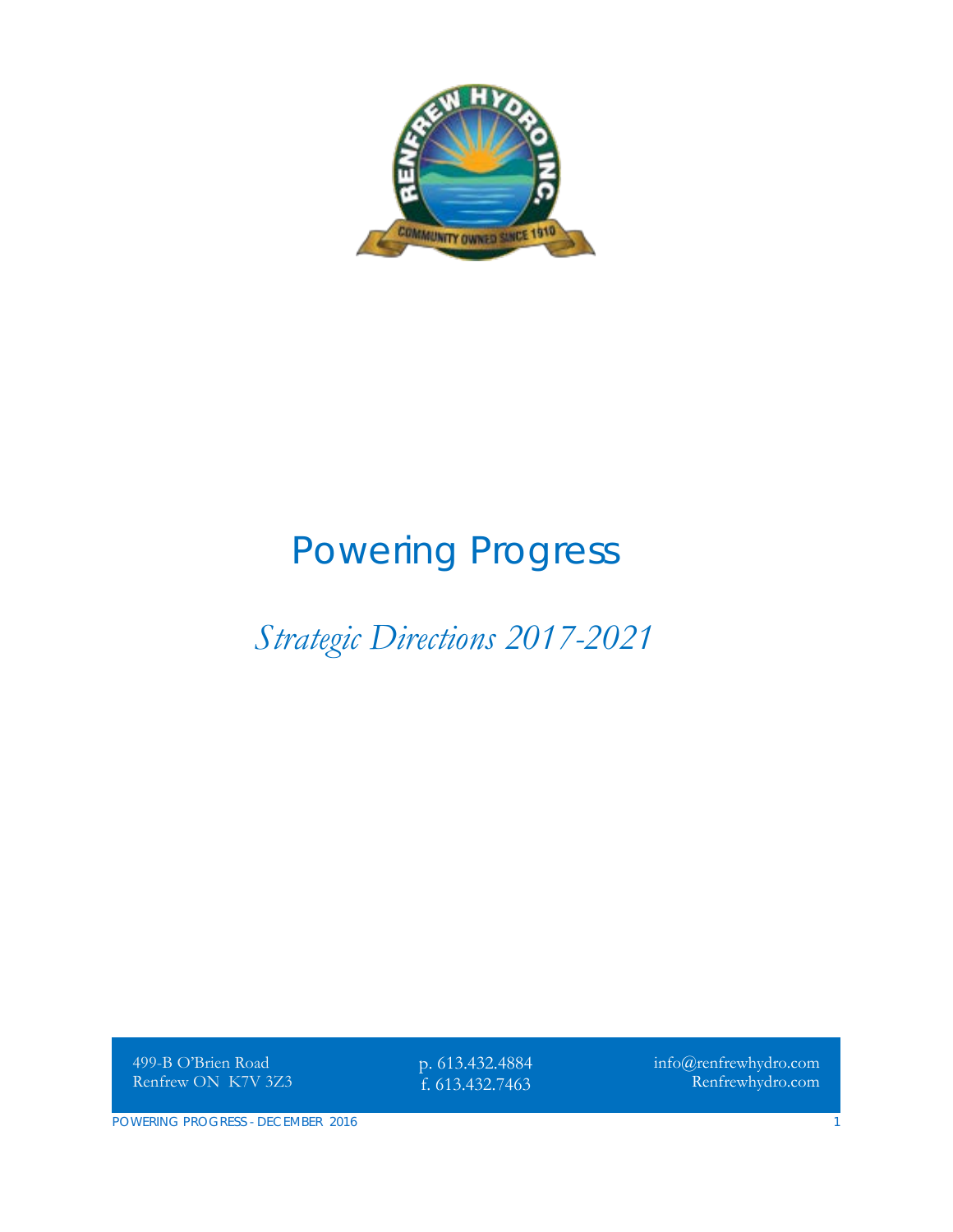# Contents

| I.   |                |                                   |   |  |  |
|------|----------------|-----------------------------------|---|--|--|
|      |                |                                   |   |  |  |
|      |                |                                   |   |  |  |
|      |                |                                   |   |  |  |
| Π.   |                |                                   |   |  |  |
|      |                |                                   |   |  |  |
|      |                |                                   |   |  |  |
|      |                |                                   |   |  |  |
|      |                |                                   |   |  |  |
|      |                |                                   |   |  |  |
|      |                |                                   |   |  |  |
|      |                |                                   |   |  |  |
|      |                |                                   |   |  |  |
|      |                |                                   |   |  |  |
|      |                |                                   |   |  |  |
|      |                |                                   |   |  |  |
| III. |                |                                   |   |  |  |
| IV.  |                |                                   |   |  |  |
|      | A)             |                                   |   |  |  |
|      | Strategy $# 1$ |                                   |   |  |  |
|      | Strategy #2    |                                   |   |  |  |
|      | Strategy #3    |                                   |   |  |  |
|      | Strategy #4    |                                   |   |  |  |
|      | Strategy # 5   |                                   |   |  |  |
|      | Strategy # 6   |                                   |   |  |  |
|      | Strategy #7    |                                   |   |  |  |
|      | Strategy #8    |                                   |   |  |  |
|      | B)             |                                   |   |  |  |
|      | Strategy #1    |                                   |   |  |  |
|      | Strategy #2    |                                   |   |  |  |
|      |                | POWERING PROGRESS - DECEMBER 2016 | 2 |  |  |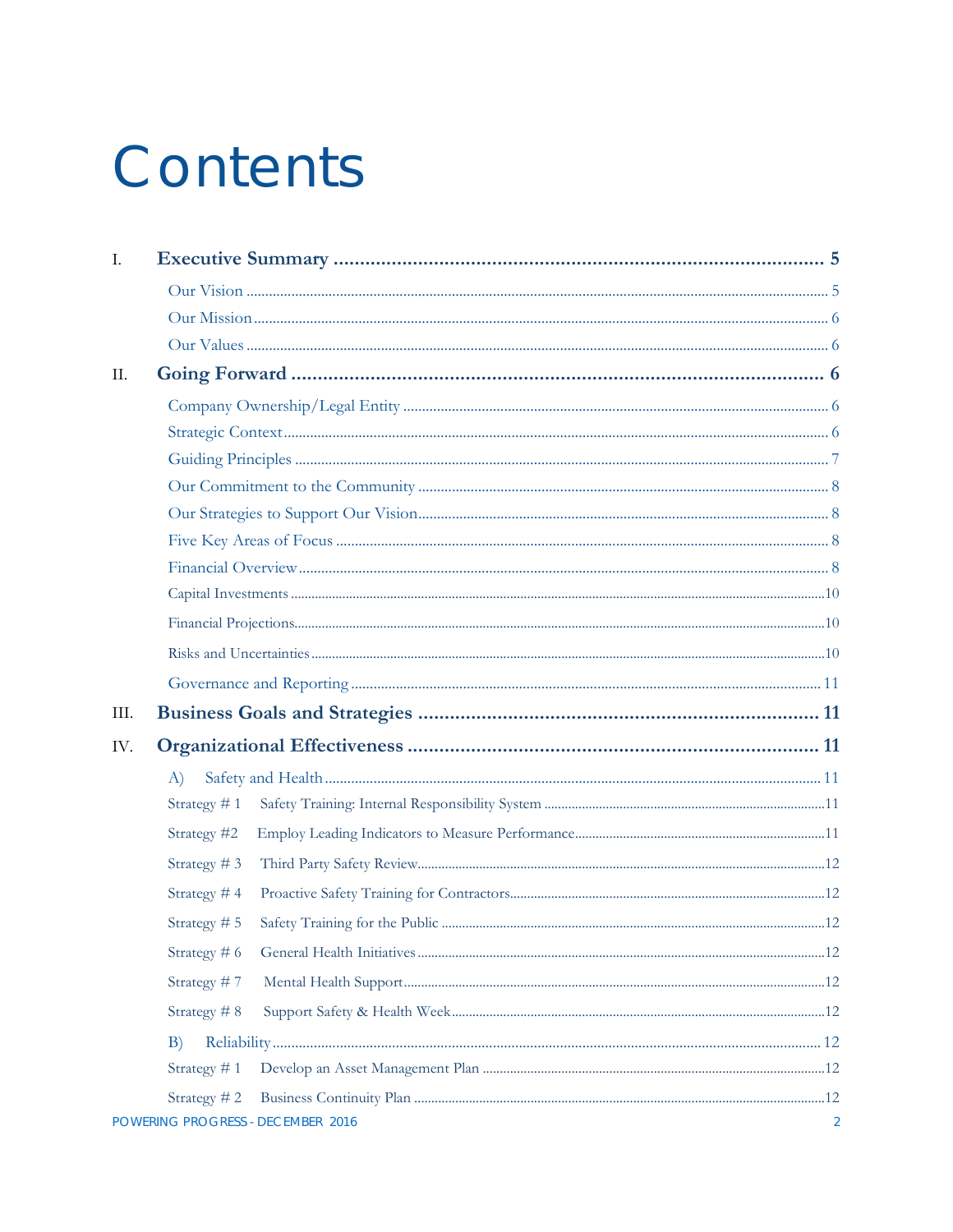|       | Strategy #3    |                                               |   |
|-------|----------------|-----------------------------------------------|---|
|       | $\mathcal{C}$  |                                               |   |
|       | Strategy #1    |                                               |   |
|       | Strategy #2    |                                               |   |
|       | Strategy #2    |                                               |   |
|       | D)             |                                               |   |
|       | Strategy $# 1$ |                                               |   |
|       | Strategy $# 2$ |                                               |   |
| V.    |                |                                               |   |
|       | Strategy #1    |                                               |   |
|       | Strategy #2    |                                               |   |
|       | Strategy #3    |                                               |   |
|       | Strategy #4    |                                               |   |
| VI.   |                |                                               |   |
|       | Strategy #1    |                                               |   |
|       | Strategy #2    |                                               |   |
|       | Strategy #3    |                                               |   |
|       | Strategy #4    |                                               |   |
|       | Strategy # 5   |                                               |   |
|       | Strategy # 6   |                                               |   |
|       | Strategy #7    |                                               |   |
| VII.  |                |                                               |   |
|       | Strategy #1    |                                               |   |
|       |                |                                               |   |
|       | Strategy $# 3$ |                                               |   |
|       | Strategy $#4$  |                                               |   |
| VIII. |                | <b>Conservation Demand Management and the</b> |   |
|       |                |                                               |   |
|       |                |                                               |   |
|       | Strategy #1    |                                               |   |
|       | Strategy #2    |                                               |   |
|       | Strategy #3    |                                               |   |
|       | Strategy # 5   |                                               |   |
|       | Strategy $# 6$ |                                               |   |
|       | Strategy $# 7$ | POWERING PROGRESS - DECEMBER 2016             | 3 |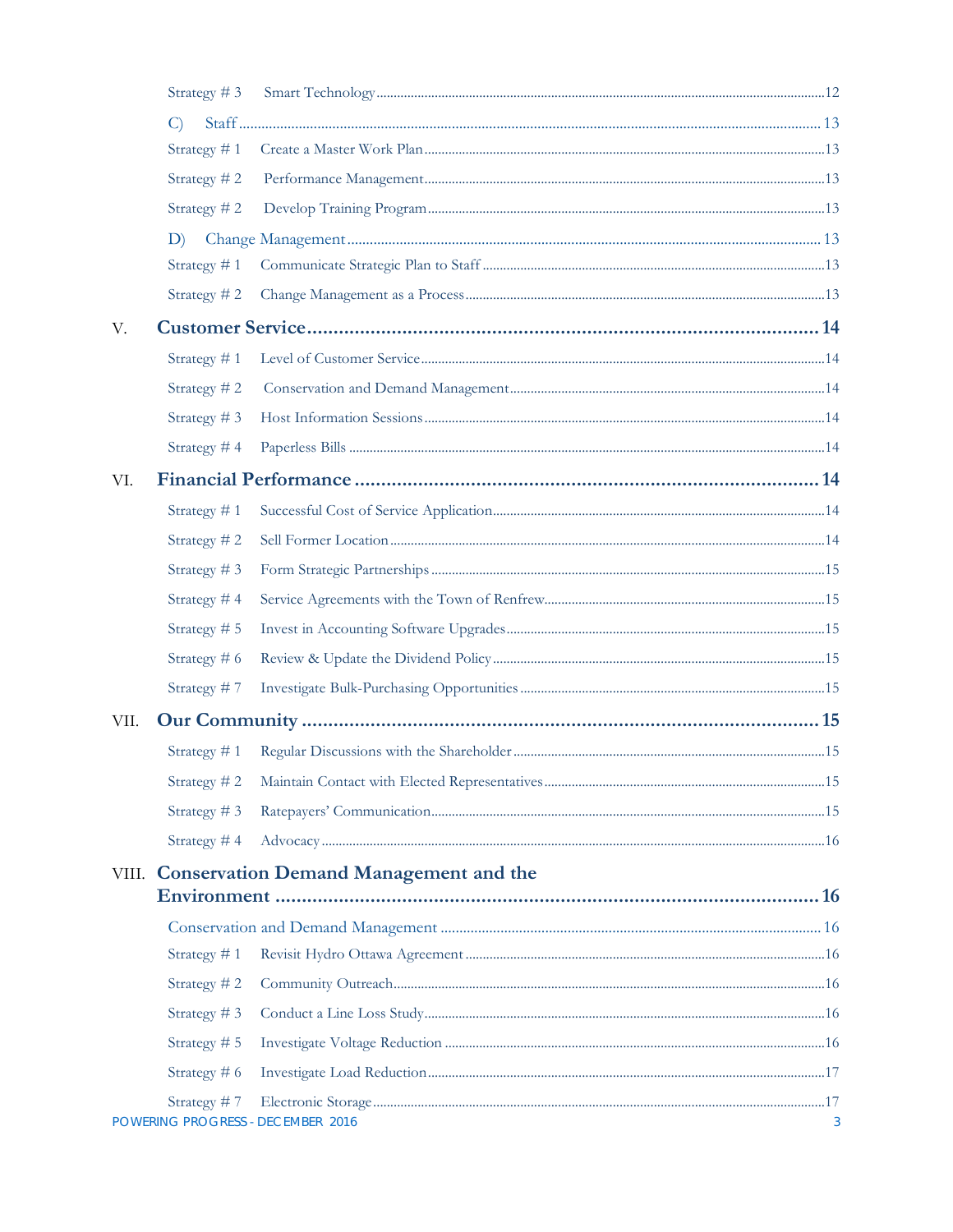| IX. |  |  |
|-----|--|--|
|     |  |  |
|     |  |  |
|     |  |  |
|     |  |  |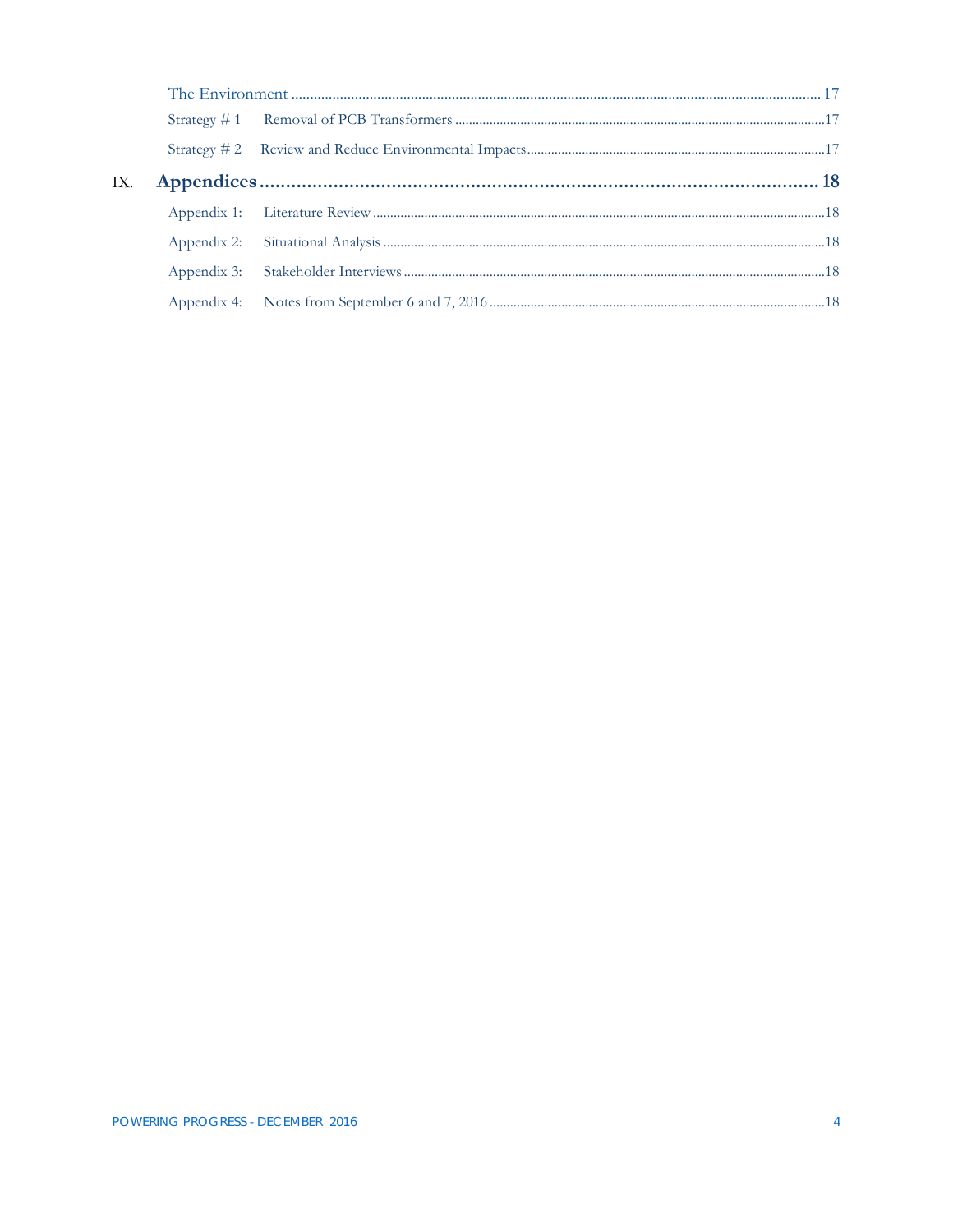## <span id="page-4-0"></span>Executive Summary

Renfrew Hydro Inc. built its reputation in the community based on delivering electricity 24/7 safely and reliably at the least cost. Its rates are significantly lower when contrasted with other utilities especially Hydro One service areas. Renfrew Hydro values its relationships with its customers and demonstrates that by providing responsive service. It's all about keeping the community's best interests at heart.

Maintaining the local grid through investments in refurbishing and rebuilds at the right time, coupled with running an efficient and effective operation is critical to containing the costs Renfrew Hydro can control.

Renfrew Hydro is a private business with one shareholder, the Town of Renfrew. Leveraging this high value utility with other critical services, such as sewer and water, contributes to a stable and attractive environment for economic growth.

The cost of electricity is increasing the pressure on some families and their ability to pay—and Renfrew Hydro staff is responding by providing information on financial support for low income families, and ways to rethink how electricity is used and how to manage consumption. As part of its licence from the Ontario Energy Board, Renfrew Hydro is responsible for outreach programs to encourage consumers to conserve electricity and manage demand by using less electricity during peak hours—the point at which electricity is most expensive.

Renfrew Hydro will build on its record of providing the highest value in electrical services, at the least cost to our community and the customer, through continuous improvement, technological investment and sustainable environmental and business practices while adhering to government legislation and regulations.

Renfrew Hydro is pursuing new business opportunities, partnerships and best management practices that complement our skills, support our financial objectives, and focus on the expectations of our community to provide electricity safely and reliably at the least cost. Through cost sharing, efficiency gains, cost savings, improved reliability, superior customer service, and responsible environmental stewardship we will achieve our objectives.

Our staff is our greatest resource and key to Renfrew Hydro's success. We will invest in our staff by providing an employee-oriented, high performance culture that emphasizes empowerment, quality, productivity, and accountability.

Their safety, the people who work with them, and the safety of our citizens is paramount. We are strongly committed to an accident-free record, and our exemplary safety record will be sustained through a strong safety culture within RHI, and a safe and well-maintained electricity grid.

#### <span id="page-4-1"></span>**Our Vision**

POWERING PROGRESS FOR OUR COMMUNITY THROUGH STRATEGIC PARTNERSHIPS AND INNOVATIONS THAT DELIVER ECONOMIC BENEFITS TO OUR COMMUNITY.

POWERING PROGRESS - DECEMBER 2016 **5** Second 1 and 2016 **5** Second 1 and 2016 **5** Second 1 and 2017 **5** Second 1 and 2017 **5** Second 1 and 2017 **5** Second 1 and 2017 **5** Second 1 and 2017 **5** Second 1 and 2017 **6** Second 1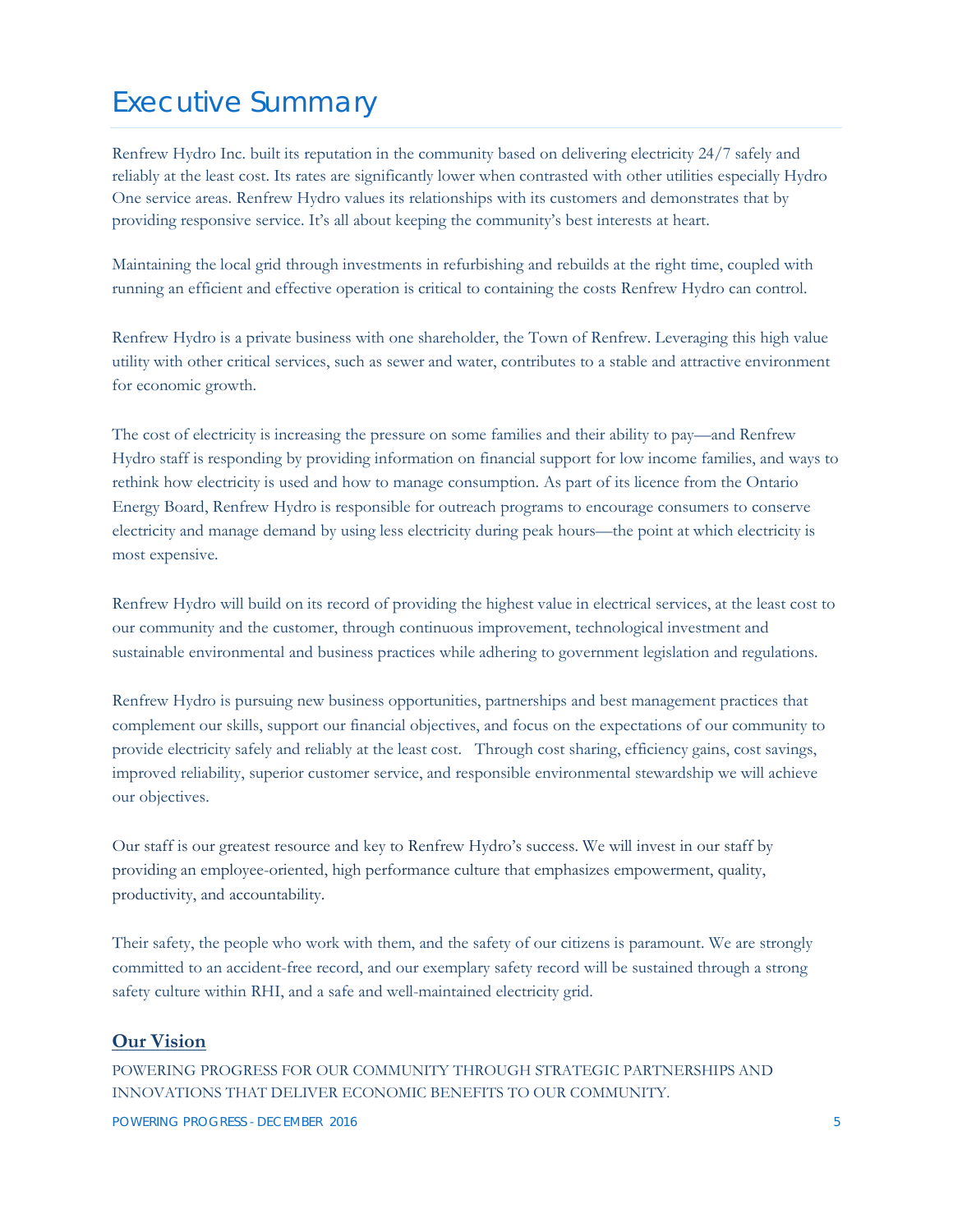#### <span id="page-5-0"></span>**Our Mission**

PROUDLY AND EFFICIENTLY DELIVERING ELECTRICAL ENERGY, SAFELY, RELIABLY, AND KEEPING THE COMMUNITY'S BEST INTEREST AT HEART.

#### <span id="page-5-1"></span>**Our Values**

- SAFETY AND WELL-BEING
- INTEGRITY AND TRANSPARENCY
- RESPECT
- ACCOUNTABILITY
- TEAMWORK
- FINANCIAL AND ENVIRONMENTAL SUSTAINABILITY
- CLEAR COMMUNICATIONS

## <span id="page-5-2"></span>Going Forward

#### <span id="page-5-3"></span>**Company Ownership/Legal Entity**

Renfrew Hydro Inc. is a regulated electrical distribution company that operates within the Town of Renfrew. It is incorporated under the Ontario Business Corporations Act.

The Corporation of the Town of Renfrew is the sole shareholder. Electricity distribution, and energy conservation and demand management are its core businesses. Renfrew Hydro is governed by an independent board of directors appointed by the shareholder.

#### <span id="page-5-4"></span>**Strategic Context**

Renfrew Hydro's Strategic Plan 2017-2021 provides an overview of the changing business climate and trends within Ontario's electricity system—policy and regulations, technological changes, and costs—and how Renfrew Hydro will respond using sustainable business strategies and partnerships, and financial projections for the next five years.

Renfrew Hydro's Plan is based on meeting our continued commitment to delivering electricity, safely, efficiently and reliably and at the least cost to our customers, producing a dividend for our shareholder, and becoming an important economic driver to sustain and grow the local economy.

POWERING PROGRESS - DECEMBER 2016 6 The Plan uses an integrated approach and focuses on continual improvement in five key areas: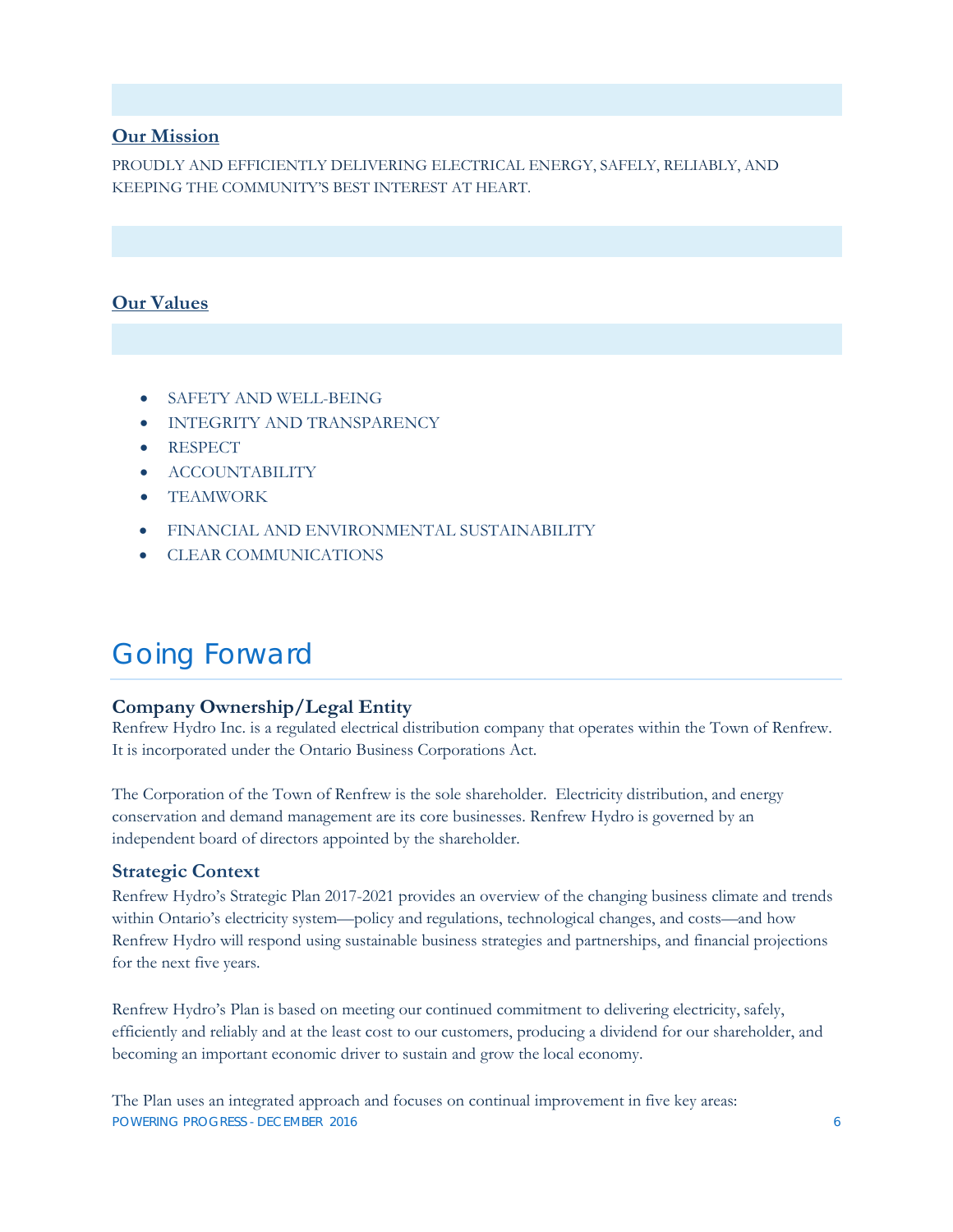- 1) Organizational Effectiveness
- 2) Customer Service
- 3) Financial Performance
- 4) Commitment to the Community
- 5) Conservation and the environment

This strategic plan sets our priorities going forward, and focuses our energy and resources to provide a stable, reliable electrical distribution system.

Over the past 10 years, the electricity industry has changed—as the result of legislation including the *Green Energy Act, Ontario's Long-term Energy Plan, Conservation First: A Renewed Vision for Energy Conservation in Ontario,*  and now*, the Climate Change Mitigation and Low Carbon Economy Act.* 

Ontario moved away from coal-fired generation and created new clean and renewable capacity—wind, solar, biomass, and hydro-electricity. It is refurbishing nuclear plants, investing in smart grid infrastructure, and created more reporting to ensure utilities are held accountable. The result has been a doubling of the cost of energy and significant hardship for consumers.

At the same time, a report commissioned by the Ontario Government pointed to the consolidation of local distribution companies (LDC's) on the false assumption that they are inefficient, costly, and unable to keep pace with technology. The OEB (Ontario Energy Board) website electricity bill calculator however illustrates that most LDCs in the province are less costly to operate than the government's distribution utility, Hydro One, and the local LDCs rank higher in terms of efficiency measures.

Renfrew Hydro and other LDCs have engaged in co-operative arrangements-sharing resources and knowledge through the co-operative *Cornerstone Hydro-Electric Concepts* and the Electrical Distributors Association. These LDC's have generally scored well in service quality, customer satisfaction including billing accuracy, safety, system reliability, asset management, conservation and demand management, and are financially-healthy organizations.

The Renfrew Hydro Management Team continues to seek out cost saving administrative opportunities and is part of groups such as the Utility Collaborative Services Group which has developed a cost-effective billing program with the capacity of accommodating the continuing changes in billing regulations.

Going forward, Renfrew Hydro will continue to embrace the future as a locally-owned utility, one that balances the needs of its customers with the responsibility to operate a modern, reliable, efficient and costeffective system, generate a yearly return and serve as an economic driver to retain and grow business. Strategic partnerships, sustainable business practices and opportunities for non-regulated business investments are key goals.

#### <span id="page-6-0"></span>**Guiding Principles**

Renfrew Hydro is guided by its commitment to continuous improvement in all areas including customer service, safety, system reliability, and cost management. Renfrew Hydro will work with its customers to meet the conservation goals set by the Ontario Energy Board.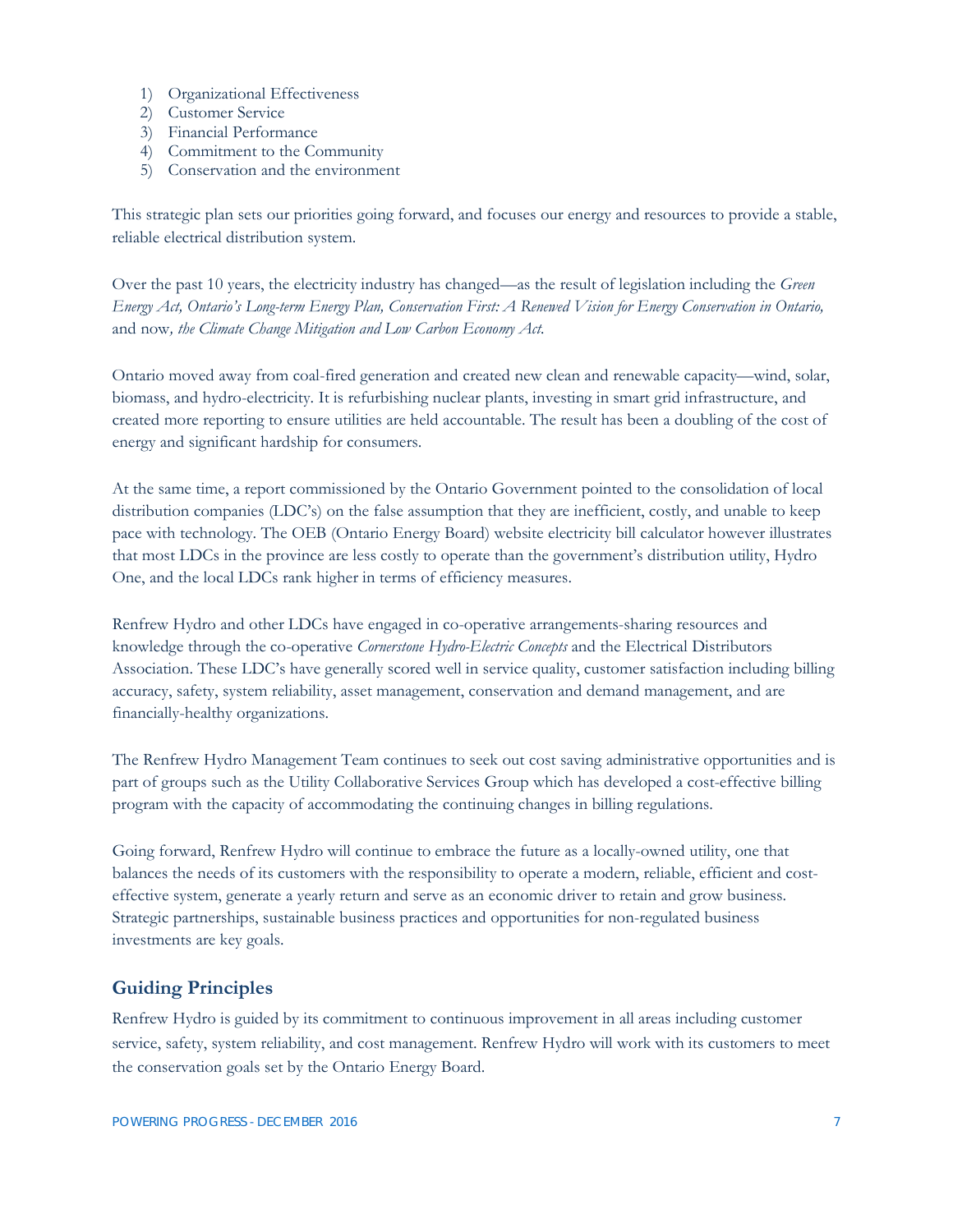#### <span id="page-7-0"></span>**Our Commitment to the Community**

Renfrew Hydro will build on its record of providing the highest value in electrical services, at a significant cost benefit to our community and the customer, through continuous improvement, technological investment and sustainable environmental and business practices.

#### <span id="page-7-1"></span>**Our Strategies to Support Our Vision**

- Pursue new business opportunities, partnerships and best management practices to meet or exceed financial objectives and service expectations.
- Form partnerships and alliances with other local distribution companies and municipal entities to generate economies of scale and cost-sharing opportunities
- Invest in the development of our staff to provide an employee-oriented, high performance culture that emphasizes empowerment, quality, productivity, goal attainment and ongoing development of a superior workforce
- Promote conservation and demand management initiatives

#### <span id="page-7-2"></span>**Five Key Areas of Focus**

Renfrew Hydro is focusing on five key areas of performance:

- 1) Organizational Effectiveness
- 2) Customer Service
- 3) Financial Performance
- 4) Commitment to the Community
- 5) Conservation and the Environment

#### <span id="page-7-3"></span>**Financial Overview**

POWERING PROGRESS - DECEMBER 2016 8 Renfrew Hydro's financial outlook is based on its cost of service application filed in August 2016 now before the Ontario Energy Board. The cost of service application, covering a five-year time frame from 2017 to 2021, consists of a detailed profile outlining how Renfrew Hydro plans to maintain, operate, or replace infrastructure at the end of its life cycle and add new connection capabilities. The plan is all about continuing to deliver electricity, safely and reliably and at the least cost. It is also about safeguarding Renfrew Hydro's long-term financial viability by making the right decisions at the right time to protect this valuable community asset. These applications go through a very rigorous approval process with all aspects questioned by the OEB and Intervenors. This process is repeated every five years to ensure the utility has the revenue it requires to operate safely and effectively for the upcoming five years through an adjustment in the Delivery rates paid by consumers. Renfrew customers enjoy a significant cost advantage over nearby Hydro One Residential Medium Density customers where they pay 78% more than Renfrew customers, and Hydro One Residential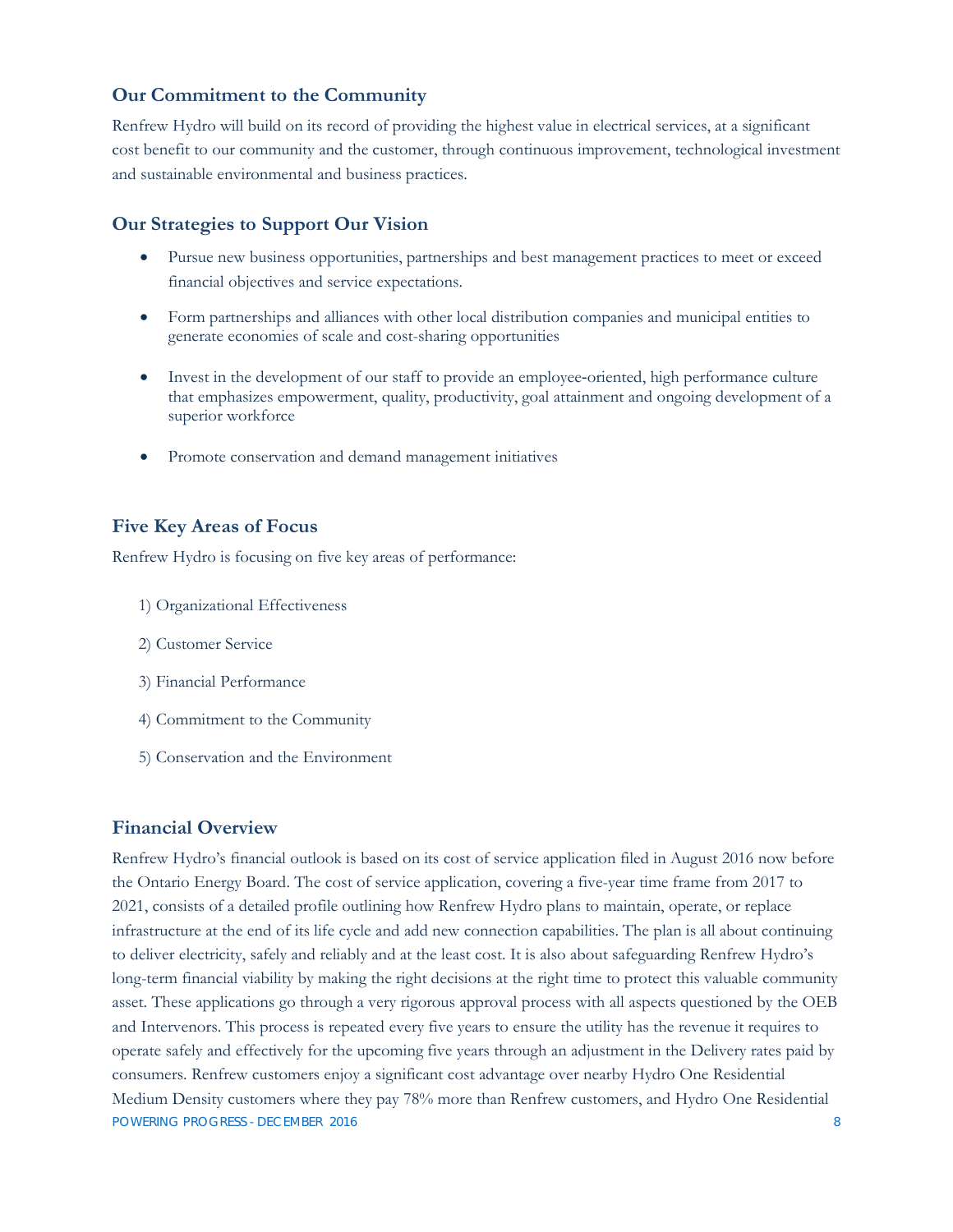Low Density customers pay 240% more for Delivery than Renfrew Hydro customers. Renfrew Hydro will do its best to maintain a significant cost advantage for Renfrew customers and balance the needs of safety and reliability with cost.

Revenue growth predictions are modest for RHI—a small increase in residential and small business customers is projected. Renfrew Hydro has experienced a decline in load—largely due to the decreased demand from the manufacturing sector and small business closures. New home occupancy, primarily in Hunter Gate, is producing a slow increase in customer numbers—some of whom are senior citizens moving from rural to a town environment. Roughly 25% of Renfrew's 8,200 residents are seniors as compared to an average of 15% for the province. Looking forward, the population is expected to increase by 580 by 2026, and the employment base is expected to increase by 290 by 2025. The extension of a divided Highway 17 from Arnprior to Renfrew, while not confirmed, would change growth projections.

The operation, maintenance and administration costs (OM&A) costs are controllable by Renfrew Hydro to a certain extent —they include labour, program costs and external costs. Renfrew Hydro has a goal of continuous improvement in all areas including safety, reliability, customer service, and cost control—areas where Renfrew Hydro has performed well historically according to the Ontario Energy Board's Scorecard. Software upgrades, matching resources to the work plan to improve efficiencies, program reviews based on quality and quantitative benchmarks and the impact on customers, and conducting studies on line losses are just some of the initiatives Renfrew Hydro will be undertaking to ensure value for consumers.

Renfrew Hydro's current distribution rates were approved by the OEB in 2010 and included an expected (deemed) regulatory return on equity of 9.85%. The OEB allows a distributor to earn within  $+/- 3\%$  of the expected return on equity (ROE). Since 2010, there have a number of factors that have affected Renfrew Hydro's ability to earn the deemed ROE:

- a drop in commercial customer numbers largely because of a decrease in businesses
- lower volumes of electricity because of increased energy costs and conservation programs
- increased operational and capital costs related to aging infrastructure
- requirement for new line depot/office facilities
- an increase in regulatory requirements and expenses
- increased supplier costs
- the addition of the provincially-mandated smart meter operations and meter reading
- labour increases

Renfrew Hydro achieved a Return on Equity (ROE) of -0.92% in 2015—well below the 9.85 +/-3% range allowed by the OEB. Approval of the new cost of service rates by the Ontario Energy Board, and Renfrew's plan to seek new revenue opportunities is projected to increase Renfrew Hydro's ROE to the new allowable amount of 9.19%.

Renfrew Hydro will actively seek new business opportunities, partnerships and utilize the best management practices available to meet or exceed financial objectives and the expectations of our community to provide electricity safely and reliably at the least cost. Cost sharing, efficiency gains, cost savings, improvements to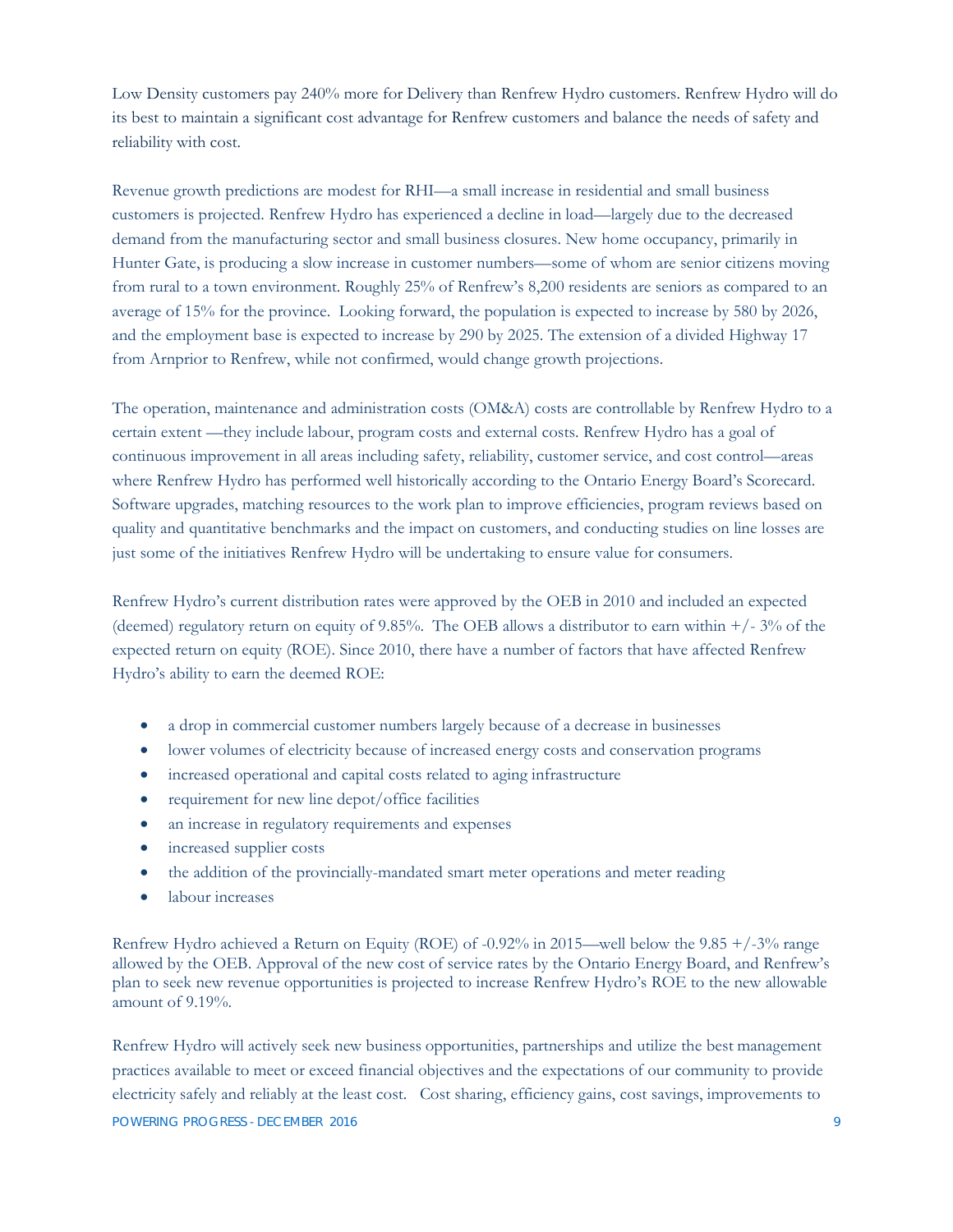reliability, superior local customer service and environmental stewardship will be major considerations in the formation of partnerships.

#### <span id="page-9-0"></span>Capital Investments

Between 2012 and 2016, Renfrew Hydro invested \$2,233,200 in repairs, upgrades and replacements including an estimated \$567,500 in 2016. Between 2017 and 2021, an additional \$2,936,000 will be invested to keep the system modern safe and reliable, subject to OEB approval.

Capital Expenditures

| $C_{\mu\nu}$           |  |  |         |         |         |         |         |         |
|------------------------|--|--|---------|---------|---------|---------|---------|---------|
|                        |  |  |         |         |         |         |         |         |
|                        |  |  | 2016    | 2017    | 2018    | 2019    | 2020    | 2021    |
|                        |  |  |         |         |         |         |         |         |
|                        |  |  |         |         |         |         |         |         |
| <b>System Access</b>   |  |  | 105,000 | 15,000  | 35,000  | 129,000 | 10,000  | 10,000  |
|                        |  |  |         |         |         |         |         |         |
| <b>System Renewal</b>  |  |  | 432,000 | 325,000 | 335,000 | 380,000 | 385,000 | 350,000 |
|                        |  |  |         |         |         |         |         |         |
| <b>System Services</b> |  |  | 10,000  | 10,000  | 20,000  | 10,000  | 10,000  | 10,000  |
|                        |  |  |         |         |         |         |         |         |
| <b>General Plant</b>   |  |  | 20,500  | 410,500 | 360,500 | 10,500  | 10,500  | 20,000  |
|                        |  |  |         |         |         |         |         |         |
| <b>Total</b>           |  |  | 567,500 | 760,500 | 750,500 | 529,500 | 415,500 | 390,000 |
|                        |  |  |         |         |         |         |         |         |

#### <span id="page-9-1"></span>Financial Projections

Renfrew Hydro's cost of service application, if approved by the Ontario Energy Board, will enable the company to provide a reliable (*predictable)* dividend to the Shareholder by producing a Net Income of approximately \$250,000 annually, and function as a partner in support of economic development.

#### <span id="page-9-2"></span>Risks and Uncertainties

A number of factors that could affect Renfrew Hydro's ability to achieve its projected results include but are not limited to:

- Ontario's policies and regulations
- the economy and how it impacts customers
- market prices for electricity
- climate change
- technological infrastructure
- the ability to find appropriate business partners

POWERING PROGRESS - DECEMBER 2016 10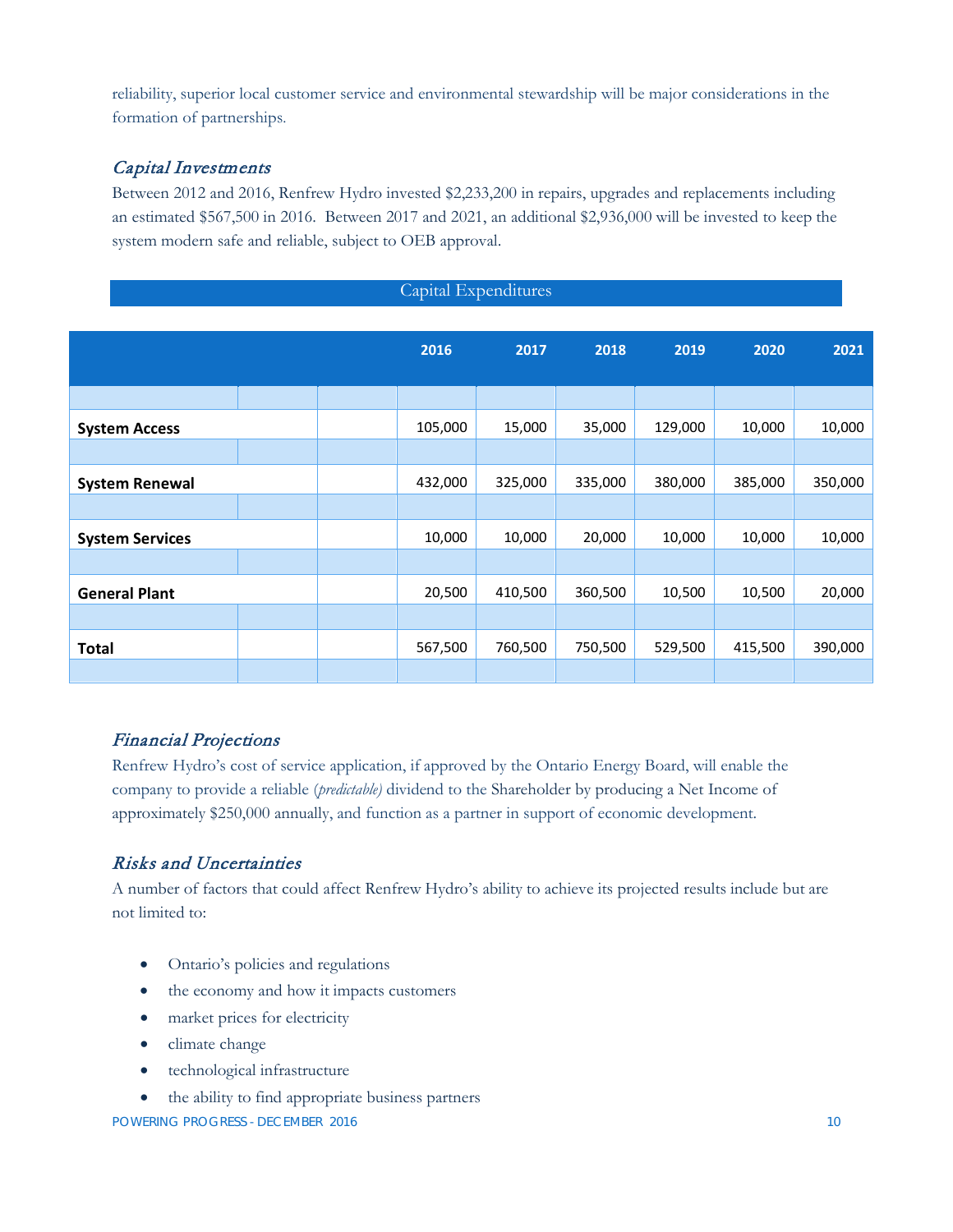#### <span id="page-10-0"></span>**Governance and Reporting**

Renfrew Hydro Inc.'s Board of Directors exercises leadership and oversight and is guided by the Shareholder Direction issued by the Town of Renfrew. The three-person Board of Directors, along with Executive Management, sets the overall strategic direction. Board members are corporate independent board members—which conforms to the Affiliate Relationship Code. The conduct of the business and the affairs of Renfrew Hydro are detailed in By-Law 1, and Board governance policies.

The day-to-day operations are led by the Management Team which consists of Renfrew Hydro's President, the Secretary Treasurer, the Billing Supervisor, and the Crew Leader. The President is accountable to the Board and the Management Team is accountable to the President.

The Board will monitor the progress of the strategic plan on a quarterly basis, making adjustments where required. The President will provide quarterly reports, including financial reports and forecasts, to the Board and will present an annual report on the strategic plan summarizing progress at the Shareholder's meeting. Similarly, staff will be briefed quarterly on the progress.

### <span id="page-10-1"></span>Business Goals and Strategies

#### <span id="page-10-2"></span>Organizational Effectiveness

The five-year forecast is encompassed in a master plan outlining asset management and capital expenditure planning. Prudent capital investments and maintenance plans are essential to ensure the sustainability of the distribution network.

Renfrew Hydro will continue to maintain its equipment in safe and reliable working order, and when economically justified, upgrade or replace its equipment. Safety of its employees and the general public will continue to be its top priority.

#### <span id="page-10-3"></span>**A) Safety and Health**

Renfrew Hydro is committed to a top tier culture of health and safety for our employees, customers, and community by employing health and safety training for staff, and educational outreaches to customers of all ages. We will also employ leading indicators to ensure the effectiveness of the safety training in the field.

#### <span id="page-10-4"></span>Strategy # 1 Safety Training: Internal Responsibility System

Introduce safety training that focuses on workers taking personal responsibility and accountability for their safety and the safety of co-workers.

#### <span id="page-10-5"></span>Strategy #2 Employ Leading Indicators to Measure Performance

Educate employees on the Proactive Reporting process, Workplace Inspections, and Job Observation process. Arrange a schedule for programs and track progress.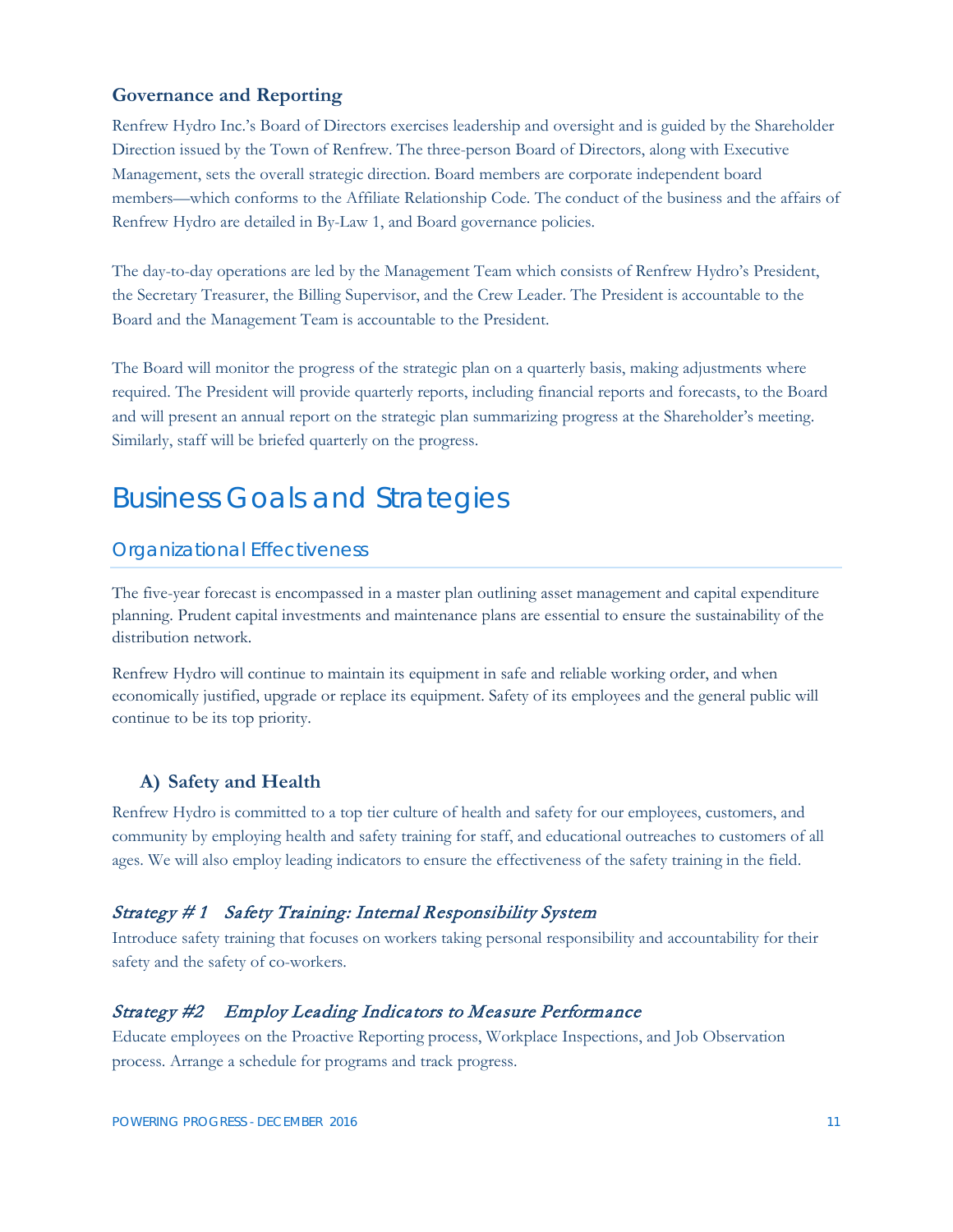#### <span id="page-11-0"></span>Strategy #3 Third Party Safety Review

Conduct a third-party peer "cold eyes" safety review of facilities and work practices by a Cornerstone Hydro Electric Concepts (CHEC) utility member.

#### <span id="page-11-1"></span>Strategy # 4 Proactive Safety Training for Contractors

Introduce a proactive hydro safety education program for contractors working within the Town of Renfrew.

#### <span id="page-11-2"></span>Strategy # 5 Safety Training for the Public

Organize safety training for the general public to raise awareness and knowledge about safety and hazards. Use passive communication messages as well as continued education for the community to improve the results of the Electrical Safety Awareness (ESA) survey.

#### <span id="page-11-3"></span>Strategy # 6 General Health Initiatives

Implement ergonomic assessments for all staff on a 3 to 5-year basis to prevent injury or illness and identify concerns. Promote an employee wellness program geared toward overall health and fitness.

#### <span id="page-11-4"></span>Strategy # 7 Mental Health Support

Identify and implement programs available to support employee mental health.

#### <span id="page-11-5"></span>Strategy # 8 Support Safety & Health Week

Develop an agenda and support for Safety & Health Week activities.

#### <span id="page-11-6"></span>**B) Reliability**

Renfrew Hydro's long-term Distribution Service Plan is based on lifecycle optimization policies and practices, preventative and predictive maintenance, condition-based monitoring, and risk analysis. Renfrew Hydro will continue to adopt technological improvements to improve its system, and at the same time, maximize the life of system parts using scheduled and preventative maintenance without compromising safety or reliability.

#### <span id="page-11-7"></span>Strategy # 1 Develop an Asset Management Plan

Develop an asset management plan that incorporates condition-based assessment, risk analysis, and equipment redundancy sufficient to meet unplanned incidents.

#### <span id="page-11-8"></span>Strategy #2 Business Continuity Plan

Address the resiliency of facilities and equipment, redundancy and spare capacity, the ability to recover as quickly as possible, and contingencies for services to ensure Renfrew Hydro can continue to operate in the event of a natural or man-made emergency or disaster.

#### <span id="page-11-9"></span>Strategy # 3 Smart Technology

Ontario's renewed regulatory framework for electricity carries an expectation that Renfrew Hydro optimizes investments and reflects regional and smart grid considerations.

POWERING PROGRESS - DECEMBER 2016 12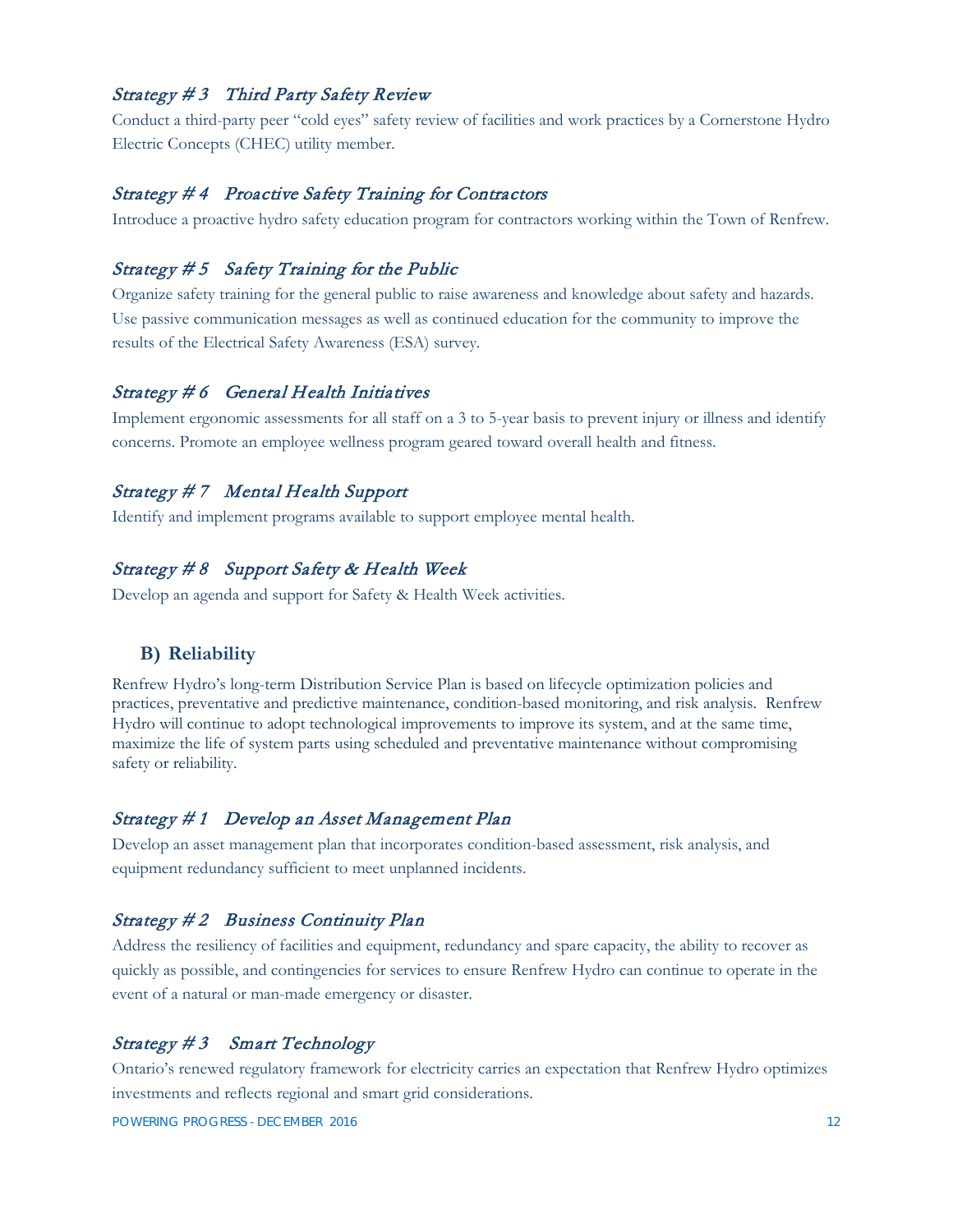#### **Ongoing Activities**

Maintain the 24/7 availability of staff in the event of a service disruption.

#### <span id="page-12-0"></span>**C) Staff**

Renfrew Hydro will invest in the development of our staff to provide an employee-oriented, high performance culture of organizational effectiveness that emphasizes empowerment, quality, productivity, goal attainment, and ongoing development of a superior workforce.

#### <span id="page-12-1"></span>Strategy # 1 Create a Master Work Plan

Renfrew Hydro will prepare a master work plan, master training plan, and master resource allocation plan matching resources to the work plan.

#### <span id="page-12-2"></span>Strategy #2 Performance Management

Implementation of annual performance appraisals, setting of personal goals, performance incentive programs, and service recognition plans.

#### <span id="page-12-3"></span>Strategy # 2 Develop Training Program

Analyze knowledge deficiencies and areas for improvement, and implement a comprehensive training program. Create a succession plan based on knowledge and abilities from the training program.

#### <span id="page-12-4"></span>**D) Change Management**

Given the evolving nature of the electricity system in Ontario and the requirement to meet legislation, guidelines, policies and regulations, we will employ change management strategies to help our staff through changes in business activities, and support our customers through transitions so that the highest level of customer experience possible is maintained.

#### <span id="page-12-5"></span>Strategy # 1 Communicate Strategic Plan to Staff

Once the strategic plan is approved by the Board of Directors and the Shareholder, the Strategic Directions Plan and how it affects staff and operations will be communicated to staff. Activities that change the way a service is delivered will be communicated to customers using a mix of communication strategies and media.

#### <span id="page-12-6"></span>Strategy # 2 Change Management as a Process

- i) Change is a process, and will be preceded by measuring service levels, and customer needs and expectations before decisions are made on changes to service levels. It will include an analysis of how service changes will impact staff in general, staff that will be affected, the shareholder, and ratepayers.
- ii) Change management will be modelled after best practices to help individuals move from how things are done today, to transitioning to how things will be done; it is predicated on five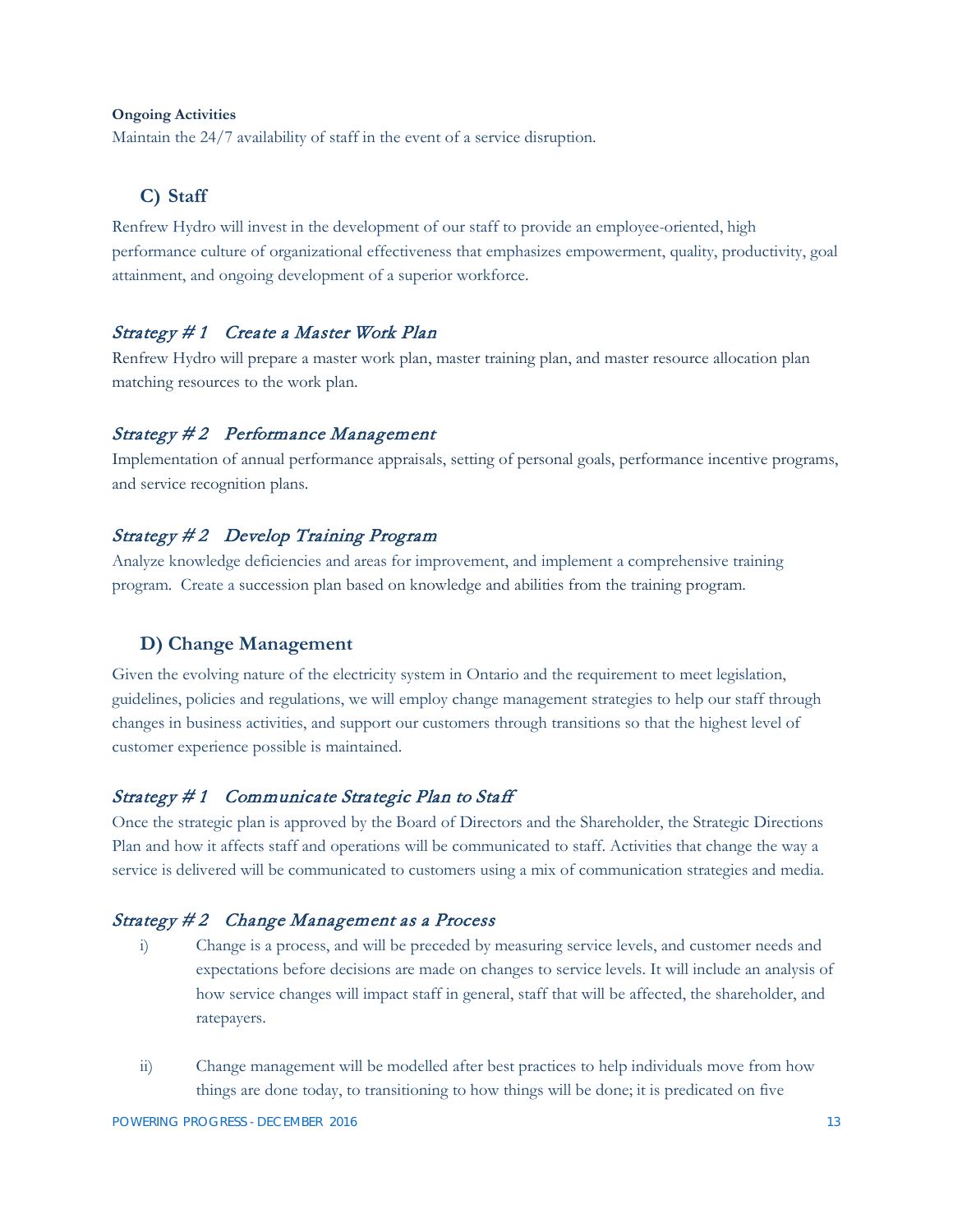building blocks: awareness, desire to participate, knowledge about how to change, the ability to implement skills and behaviors, and reinforcement.

#### <span id="page-13-0"></span>Customer Service

Renfrew Hydro will continue to excel in all aspects of customer service by providing helpful, professional and timely service. Renfrew Hydro interacts with its customers using a choice of contact points: front counter inperson service, by telephone, via our website, by email, on-the-street, and social media.

#### <span id="page-13-1"></span>Strategy # 1 Level of Customer Service

Renfrew Hydro has a reputation of providing responsive and effective personal service to its customers. Retaining Renfrew Hydro's strong sense of identity with customer service and the goodwill it generates is juxtaposed with the need to consider resources and competing needs and wants.

#### <span id="page-13-2"></span>Strategy #2 Conservation and Demand Management

Accelerate the program to help customers manage escalating hydro bills by focusing on conservation and demand management and other changes that will affect the customer.

#### <span id="page-13-3"></span>Strategy #3 Host Information Sessions

Host information sessions with the local BIA, the Chamber of Commerce and other businesses, service groups, seniors' groups, to brief the community on key Renfrew Hydro developments and changes in Ontario's electricity system.

#### <span id="page-13-4"></span>Strategy # 4 Paperless Bills

Provide customers with a choice of receiving paperless bills.

#### Financial Performance

<span id="page-13-5"></span>To be a valued community asset delivering electricity safely and reliably at the lowest cost; a business investment that produces a yearly return on equity of 9.19% and reliable dividends for our shareholder, the Town of Renfrew; and a strategic economic driver, supporting the Town's economic development objectives.

#### <span id="page-13-6"></span>Strategy # 1 Successful Cost of Service Application

The priority is the successful completion of Renfrew Hydro's cost of service application filed with the Ontario Energy Board for a five-year rate increase beginning January 1, 2017.

#### <span id="page-13-7"></span>Strategy #2 Sell Former Location

Sell or lease the Bridge Street facility.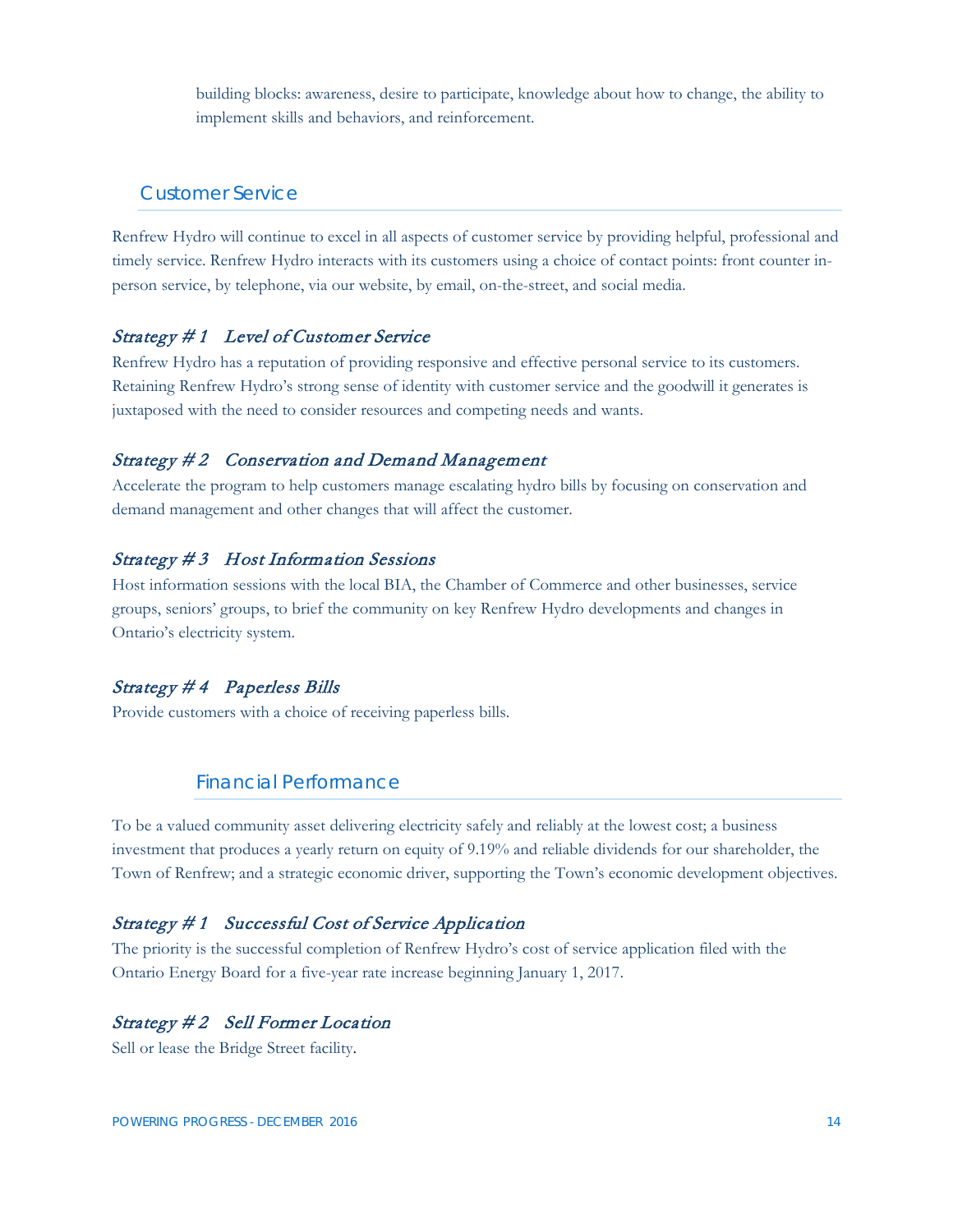#### <span id="page-14-0"></span>Strategy #3 Form Strategic Partnerships

Identify and cost out strategic partnerships supported by business plans to support positive growth and when justified create a separate business unit for unregulated activities.

#### <span id="page-14-1"></span>Strategy # 4 Service Agreements with the Town of Renfrew

Engage in discussions with the Town of Renfrew about entering into service agreements.

#### <span id="page-14-2"></span>Strategy # 5 Invest in Accounting Software Upgrades

Invest in accounting software upgrades to improve efficiency, analysis and time management.

#### <span id="page-14-3"></span>Strategy  $#6$  Review & Update the Dividend Policy

Review the current dividend policy based on % Net Income or set an annual dividend amount.

#### <span id="page-14-4"></span>Strategy # 7 Investigate Bulk-Purchasing Opportunities

Engage in discussions with Cornerstone Hydro Electric Concepts about group purchasing, safety reviews or other joint opportunities.

#### Our Community

<span id="page-14-5"></span>Renfrew Hydro has built its reputation in the community based on delivering electricity 24/7 safely and reliably at the least cost. Its rates are competitive when contrasted with any LDC (Local Distribution Company).

Staying in touch with our consumers and our shareholder by providing up-to-date information about changes is critical to building on community trust and understanding.

#### <span id="page-14-6"></span>Strategy # 1 Regular Discussions with the Shareholder

Schedule regular discussions with the Shareholder to provide up-to-date information about Renfrew Hydro's cost of service, strategic plan, and communications roll-out.

#### <span id="page-14-7"></span>Strategy #2 Maintain Contact with Elected Representatives

Maintain contact with the provincial government and the local MPP to ensure Renfrew Hydro has the most up-to-date information about contemplated or impending developments and ensure that the MPP understands the value of this utility for the community.

#### <span id="page-14-8"></span>Strategy # 3 Ratepayers' Communication

Maintain a regular program of communications with ratepayers intended to: *Inform, Engage and Involve* them in understanding how the electricity system works, how to manage their hydro bills, and support sustainable changes to the electricity industry.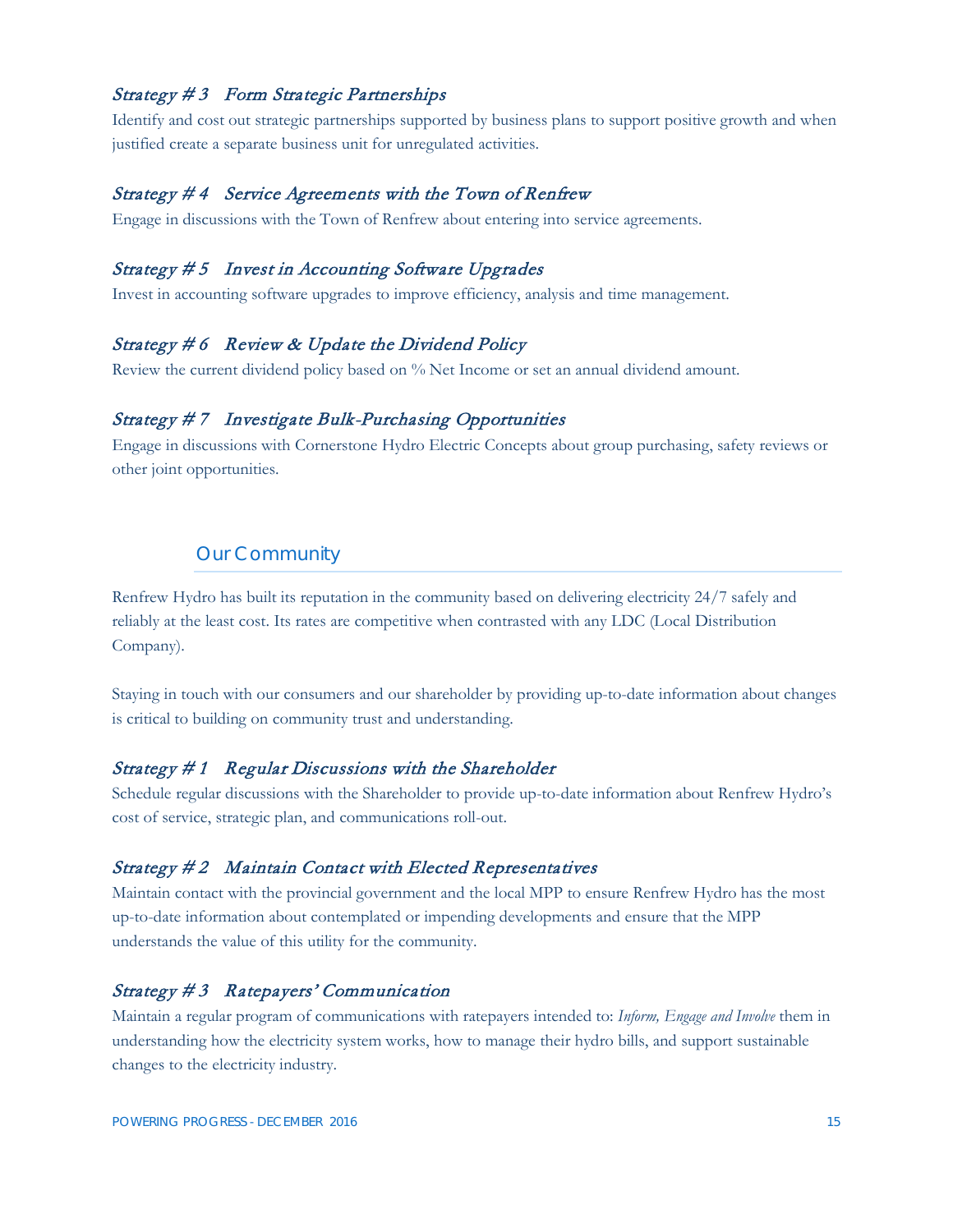#### <span id="page-15-0"></span>Strategy #4 Advocacy

Have a discussion about the merits of advocacy involving allied stakeholders such as CHEC and other local LDCs to counter the oft-repeated theme that small LDCs are not efficient or effective and not capable of keeping up with the investments required in the future electricity system.

#### Conservation Demand Management and the Environment

#### <span id="page-15-2"></span><span id="page-15-1"></span>**Conservation and Demand Management**

Ontario is placing a major emphasis on energy conservation as the first resource to be considered as means to offset future growth of electricity demands. Its policy states that conservation will be considered first before building new generation and transmission facilities and will be preferred choice where it is cost effective. Targets have been set for all local utilities, and can be accomplished only with the support of the consumer. Increased emphasis will be placed on conservation/demand management using outreach programs to commercial/industrial and institutional and residential customers to help customers conserve electricity and manage their hydro bills, and to ensure that Renfrew Hydro meets the conservation targets set by the Ontario Energy Board.

#### <span id="page-15-3"></span>Strategy # 1 Revisit Hydro Ottawa Agreement

Revisit the service agreement between Hydro Ottawa and Renfrew Hydro to evaluate the current program against costs, and meeting Renfrew's needs.

#### <span id="page-15-4"></span>Strategy #2 Community Outreach

Host meetings/open houses with the Renfrew BIA, the Chamber of Commerce, and service groups to provide information about Renfrew Hydro and energy management programs; invite Hydro Ottawa energy managers to attend.

Increase our interactions with our customers to encourage electricity conservation and demand management.

#### <span id="page-15-5"></span>Strategy #3 Conduct a Line Loss Study

Conduct a line loss study to determine the causes of the losses of power that occur between the amount of energy delivered to the distribution system from the transmission system and the amount of energy customers are billed.

#### Strategy # 4 Rethink, Reduce, Reuse and Recycle

Utilize "rethink, reduce, reuse and recycle" strategies wherever possible to reduce Renfrew Hydro's environmental footprint. Work with suppliers and vendors to purchase environmental-friendly products*.* 

#### <span id="page-15-6"></span>Strategy # 5 Investigate Voltage Reduction

Voltage reduction: investigate potential savings and technical challenges of the approach.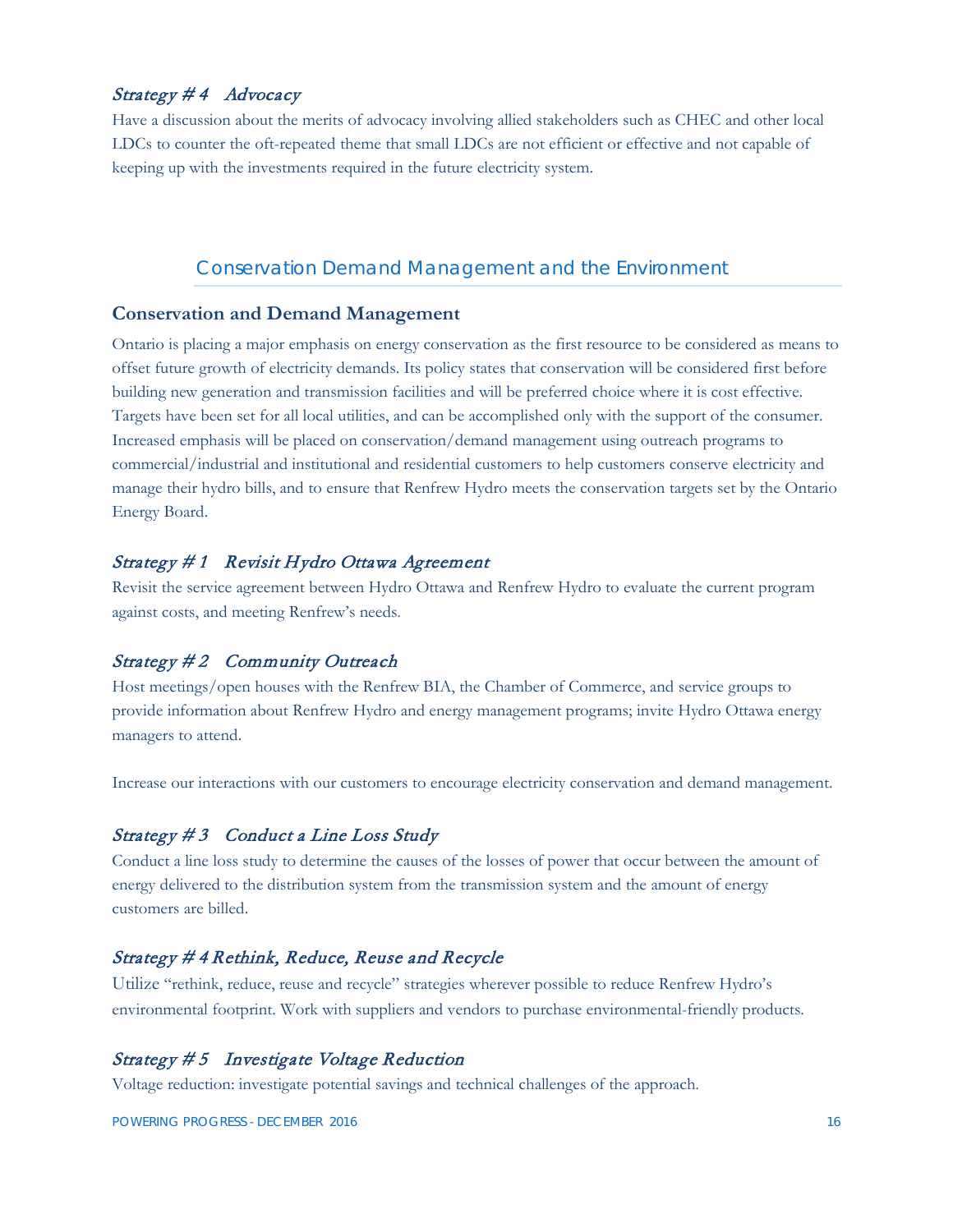#### <span id="page-16-0"></span>Strategy # 6 Investigate Load Reduction

Load reduction: investigate the risks and savings associated with taking one of five substations out of service.

#### <span id="page-16-1"></span>Strategy # 7 Electronic Storage

Utilize electronic storage of files.

#### <span id="page-16-2"></span>**The Environment**

Renfrew Hydro is committed to respecting the environment by managing and operating its facilities, services and programs in an environmentally-responsible way, complying with applicable environmental legislation, and developing additional programs to lighten our footprint on the environment.

#### <span id="page-16-3"></span>Strategy # 1 Removal of PCB Transformers

Continue Renfrew Hydro's program of systematically removing transformers having PCB levels above acceptable levels and complying with storage and disposal regulation.

#### <span id="page-16-4"></span>Strategy #2 Review and Reduce Environmental Impacts

Review the environmental impacts of facilities and programs, and identify, assess and develop programs to reduce impacts:

- reduce the consumption of fossil fuels by using policies such as a no-idling policy;
- expand the rethink, reduce, reuse, and recycle practices currently in place (recycling poles; turning tree and shrub waste into top soil);
- include an assessment of the environmental impact of products during their lifecycle as part of the price and quality evaluations before purchasing.